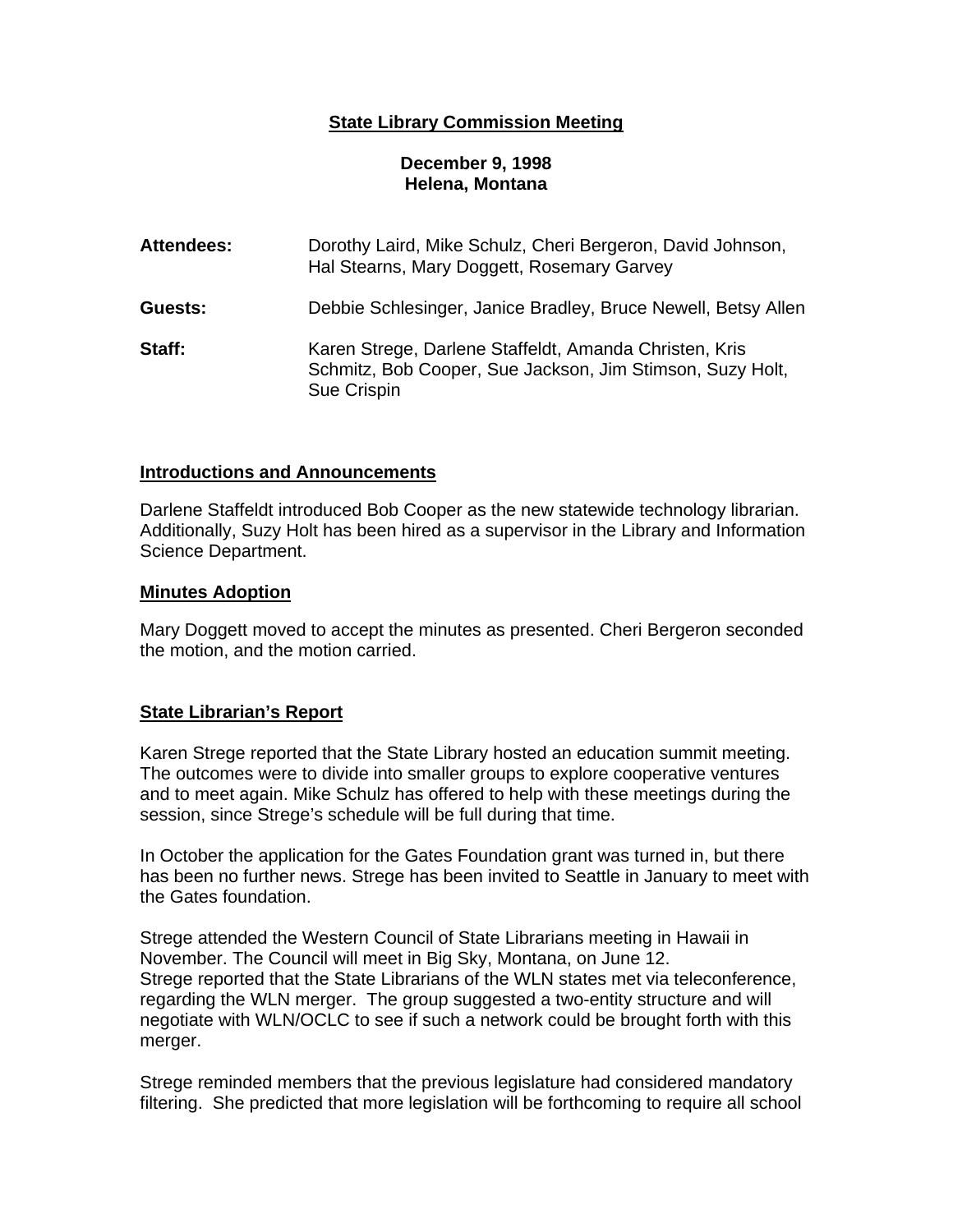libraries, and perhaps, public libraries to install filtering software on computers that offer Internet access. Strege requested that the commission direct her to work actively against any legislation that has to do with these items, as this ties into the issue of local control.

Stimson reported that the GIS manager recruitment effort has been extended for another 60 days, with focus on areas outside of Montana in hopes of attracting fully qualified applicants. The NRIS systems administrator has not yet been filled, either, and will be left vacant for approximately six more months before another earnest attempt to recruit is made.

Sue Crispin and Duane Anderson are contacting other agencies for feedback and ideas upon which NRIS services can be improved. Additionally, a meeting with DEQ director Marc Simonich went well, with positive feedback from him and his administrators. More meetings will be forthcoming with other agencies, as well, to establish contacts with the new leadership in NRIS.

# **LSTA**

Jackson reported that the new Sheridan Library is almost complete, but had problems with the carpeting and poor lighting in some areas. The open house is scheduled for February 7. Title II funds are still being held for the Dillon Library, while they negotiate changes and expenses with the contractor.

All agreements for LSTA connectivity must be in place by January 15, 1999. Dillon is the only library in Phase 1 without an agreement, and they were hoping to have it in place by the end of their building project. Approximately five libraries in the state do not have access or plans to obtain access. Of the 14 libraries invited to participate in Phase 2, nine have declined to participate. Agreements have been sent to the other five. By January 15, all agreements should be in place.

# *E Rate*

Magi Malone reported that discounts have been coming out in waves. The Stanford and Polson libraries received discounts in the first wave, but only schools were part of the second wave. It's difficult to determine how libraries were selected and to predict which libraries will be next. MSL is encouraging libraries to fill out the paperwork for fiscal year 2000, even though they have yet to see discounts from the previous year's paperwork.

# **FY 1999 Projects**

Strege reported that the Advisory Council has made a recommendation that the commission spend most of the LSTA money to support the Montana Library Network, and highlighted some minor changes made since the first time the proposal came before the commission. Strege noted that all figures were estimates only, and that the Networking task force has recommended approval of the project, as well.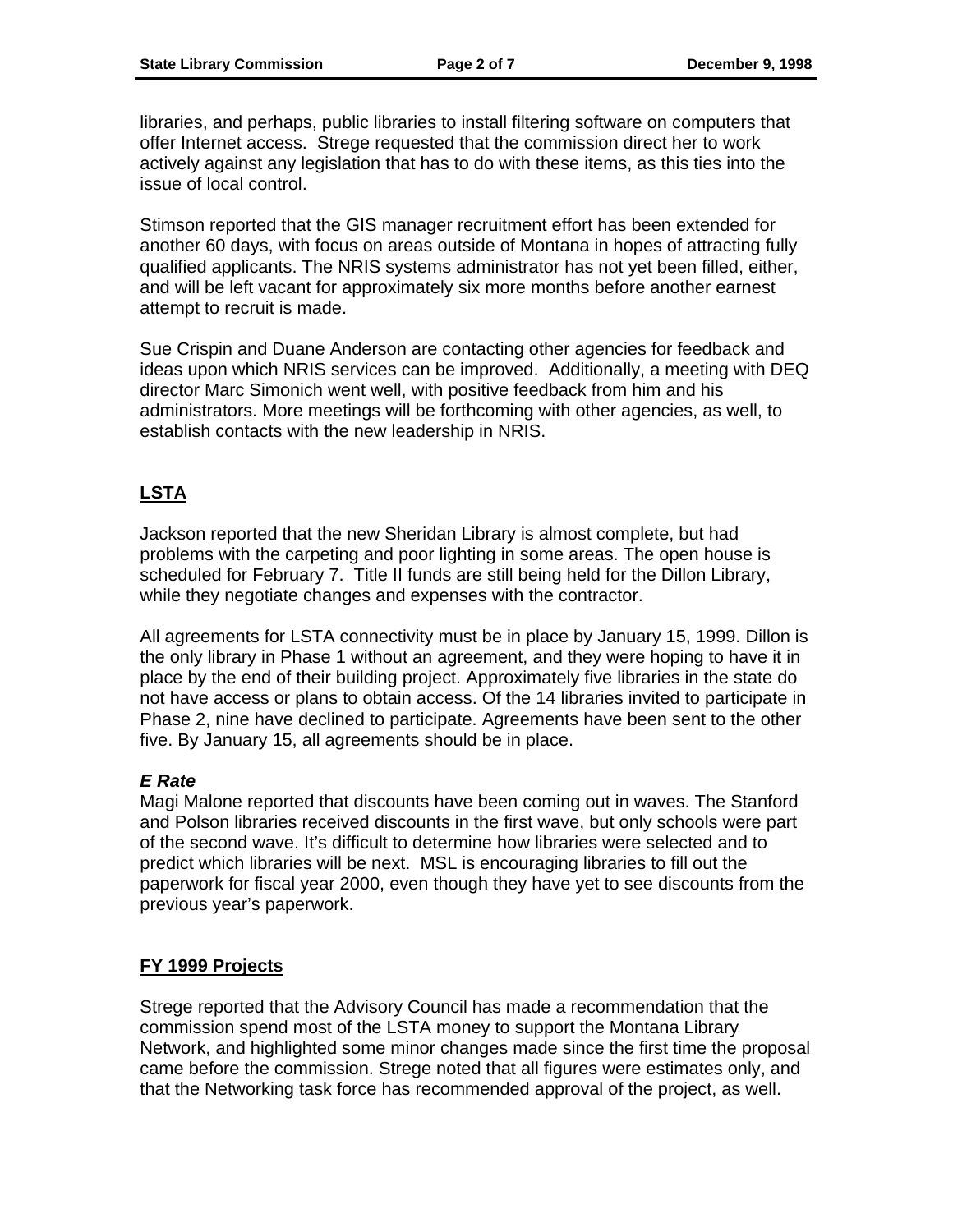Bruce Newell reported on a related proposal that has been submitted to Senator Burns' office requesting additional funds for this project. The proposal requested \$36 million over a five-year period. The project included a variety of things, included access catalogs, linking regional libraries with a data communications protocol, magazine indexes, access to Montana laws, etc.

## **Review of Commission Policies and Bylaws**

Strege reported that the policies distributed previously were part of the subcommittee's work and schedule for action, which was approved by the commission. Strege recommended that all five policies should be repealed, as they are either outdated or covered elsewhere.

Staffeldt summarized the two policies being considered for adoption, regarding library federations and depository libraries. A Talking Books Library circulation policy was presented for reading, and action will be taken at the next meeting.

## **Networking Task Force**

Strege reminded members that the task force recommended \$1000 be spent to form and reimburse a committee to evaluate the last copy fiction pool. Strege summarized the report and the committee's evaluation, and recommended the commission cease funding for the pool, and relegate ownership to the Parmly Billings Library, as well as thank Parmly and staff for their years of service to the state.

The commission thanked the subcommittee for their work and evaluation of the pool.

# **Request to Senator Burns' Office**

Strege and Newell met with Burns' field representative, Betsy Allen, who encouraged MSL to submit a proposal to Burns' office to fund the network that has already been proposed. Concurrently, Bill Cochran was encouraged by Dwight McCay to do the same thing. Newell and Cochran developed the proposal on Strege's behalf, and included a breakdown of priorities over the 5-year plan, with costs.

Betsy Allen noted that January, February, and March will be important months in the federal legislature, in that the offices will start prioritizing requests from Montana.

## **Public Library Standards**

Strege asked the commission to take action on these standards that have been presented and discussed previously. Strege recommended that the commission adopt the document as presented, and understand that MSL staff will continue to make the document more "user friendly" and educational. Strege further recommended that the commission make a subset of standards mandatory in order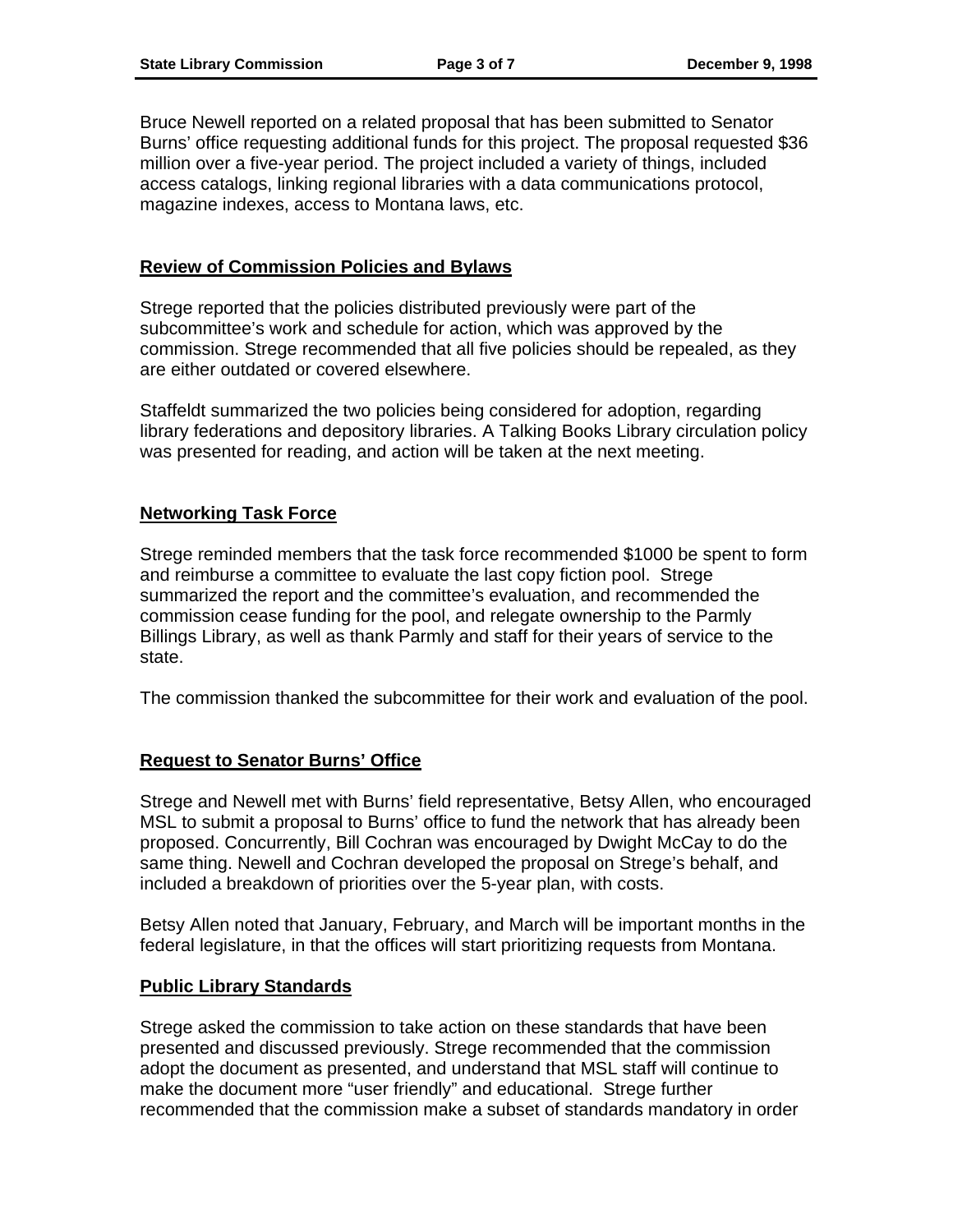for libraries to receive state funding, with an effective date of 2001. Strege requested the commission direct MSL staff to draft rules needed for implementation, should the standards be voted mandatory, and finally, to direct the LDD staff to help libraries meet those standards.

Strege also recommended that the commission thank the parties who were instrumental in developing the standards, and to direct the Law Revision Task Force to study the distribution of state aid, and make any legislation suggestions in time for introduction to the 2001 legislature.

## **Meeting Dates**

Strege explained that the meeting dates were based on meeting the second Wednesday of each month, with the exception of August, which is the third Wednesday due to conflict with a convention.

Mary Doggett moved to accept the proposed meeting dates. Members discussed whether to have out of town meetings, and possible locations. Janice Bradley extended an invitation for the commission to meet in Lewistown. The commission accepted the invitation, and MSL will work with Bradley to determine which meeting will be held in Lewistown. Bergeron seconded the motion, and the motion carried.

## **Election of Officers**

Doggett and Laird were both nominated for Chair, and both declined.

Mike Schulz was nominated for Chair, and the motion was seconded by Bergeron. The motion carried unanimously.

Nomination opened for Vice-Chair, and Bergeron nominated Mary Doggett. No further nominations were received, and the motion carried unanimously.

# **Federation Narrative Reports**

Staffeldt summarized the narrative reports and recommended acceptance by the commission.

Bergeron moved to accept South Central's narrative report, and Johnson seconded the motion. After discussion, it was decided to accept all reports simultaneously. Bergeron withdrew the motion, and Johnson withdrew the second.

Bergeron moved to accept all of the federations' narrative reports. Johnson seconded the motion, and the motion carried.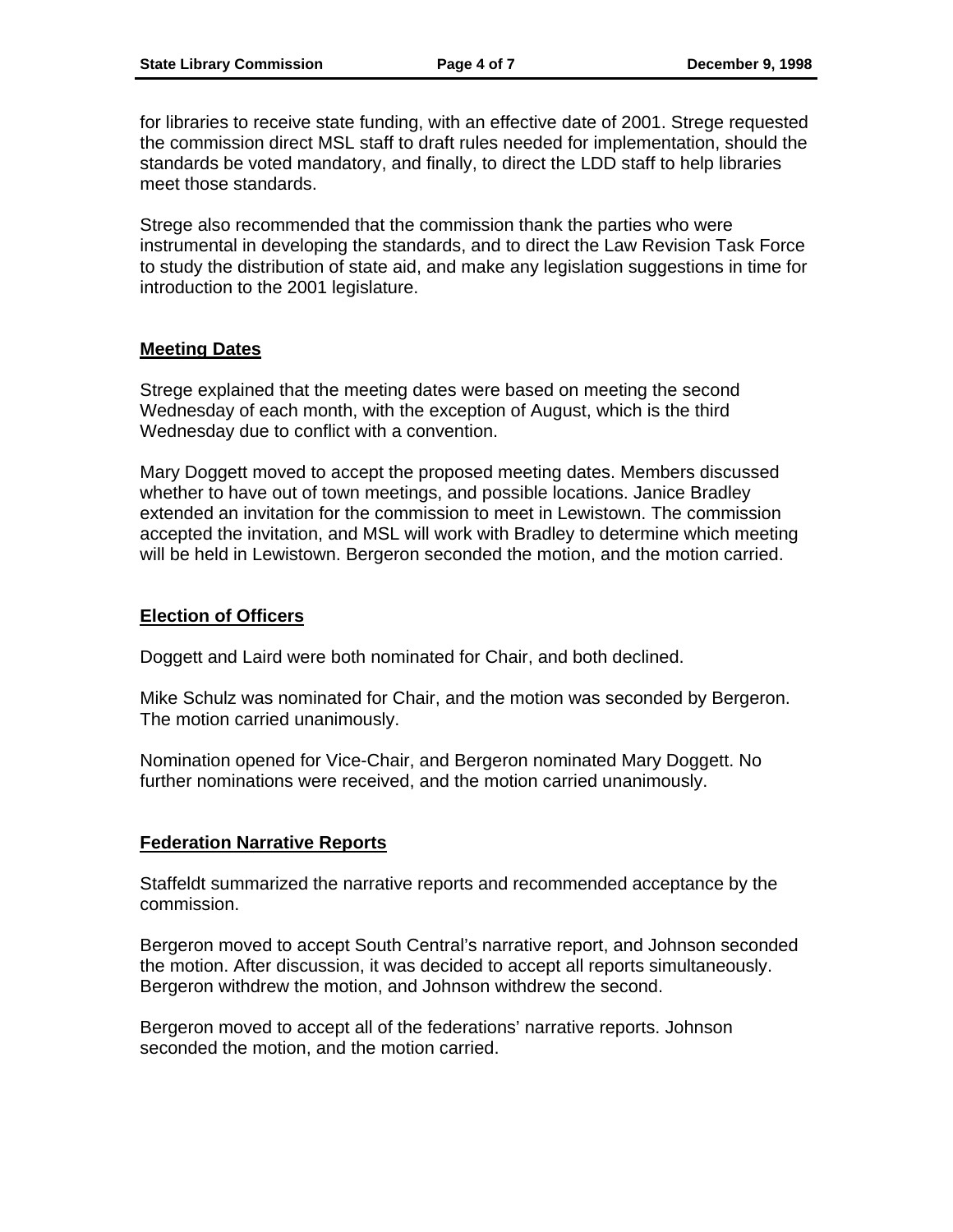## **Federation Reports**

Bradley reported that the coordinators did not meet as a group prior to the commission meeting, in part due to travel schedules. In addition, the agenda did not seem to warrant travel this time, and as representative, Bradley encouraged them to travel to Helena for Legislative Day on January 15.

Bradley distributed a report, composed of reports from each federation on their activities. Bradley reported that the federation coordinators requested adding the trustees, as well as the coordinators, to facilitate telephone contact with trustees.

Discussion followed regarding the purpose of federation coordinator meetings, and how those meetings' purpose mesh with those of the commission.

## **Montana Committee for the Humanities**

Laird introduced Mark Sherouse, director of the MCH, who came to discuss the new Center for the Book.

Sherouse noted a number of links between the MCH and the MSL, including founding members. Sherouse gave some background on MCH, and noted that in November, MCH was designated as the Center for the Book. Sherouse distributed a copy of the proposal, which convey the ideas and possibilities for the new center. He explained that among the things being proposed is developing a web site, a read along program, and a statewide heritage literature program to help create interest and promote appreciation.

The commission thanked Sherouse for coming and presenting the ideas and upcoming projects.

## **Executive Planning Process**

Strege reported that the Governor's budget included \$400,000 for a statewide database license, and noted that the Governor has been very supportive. There is some apprehension about support in the education subcommittee because of their traditional unwillingness to increase agency funding. The natural resources committee will also be seeing this proposal due to the partial funding with coal tax money. MSL is going to ask for a joint committee, to present to both subcommittees at the same time.

Strege encouraged all to get in touch with subcommittee members to express support for this proposal.

Staffeldt reported that MLA mailed the three statute changes approved by the commission. Every librarian in the state will get the actual drafts and the accompanying fact sheets.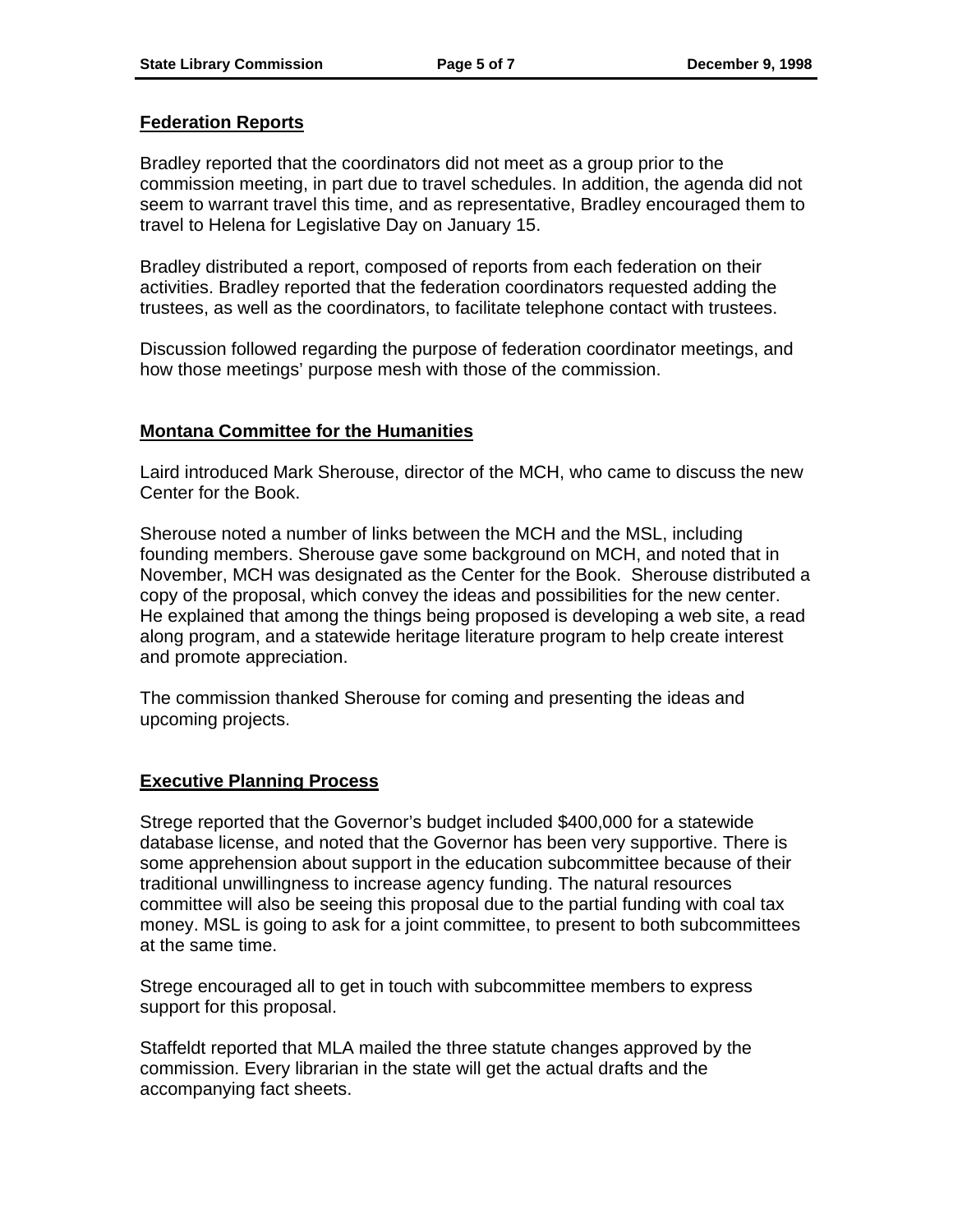MSL and the commission are hosting a reception for legislators on January 15, from 5:30 p.m. until 9:00 p.m. in the State Library. MLA and others are contributing funding for this reception, and no state dollars will be used.

## **Action Items**

## *FY1999 Projects*

Schulz moved to accept the recommendation for using LSTA funds, as outlined in the December 4, 1997 memo. Garvey seconded the motion. After discussion, the motion was amended to include the proposals for the year 2000. Garvey seconded the amended motion. Because confusion arose with the inclusion of dates, the motion was amended again to accept the recommendation for using LSTA funds in its entirety. Garvey seconded the motion, and the motion carried.

## *Policy Repeals*

Doggett moved to repeal all the policies listed under commission notebook "Tab S." Bergeron seconded the motion, and the motion carried.

## *Policy Adoption*

Schulz moved to adopt the policy concerning library federations. Garvey seconded the motion, and the motion carried.

Johnson moved to adopt the proposed policy, listed under commission notebook "Tab T." Doggett seconded the motion, and the motion carried.

## *Public Library Standards*

Strege noted that under the subset of standards, the requirement that a library must have a telephone should be added.

Garvey moved to accept the recommendation of the State Librarian in its entirety. Bergeron seconded the motion, and motion carried, with Schulz opposing the motion.

## *Last Copy Fiction Pool*

Bergeron moved to accept the committee's recommendation, as outlined in their report. Johnson seconded the motion, and the motion carried, with the understanding that Strege will clarify the language.

## *Request for Federal Monies*

Schulz moved to wholeheartedly support the proposal outlined in the November 23, 1998 memo to Senator Burns. Garvey seconded the motion, and the motion carried.

## *Legislative Request regarding Filtering*

Garvey moved to authorize Strege to speak on behalf of the commission concerning filtering issues. Doggett seconded the motion, and the motion carried.